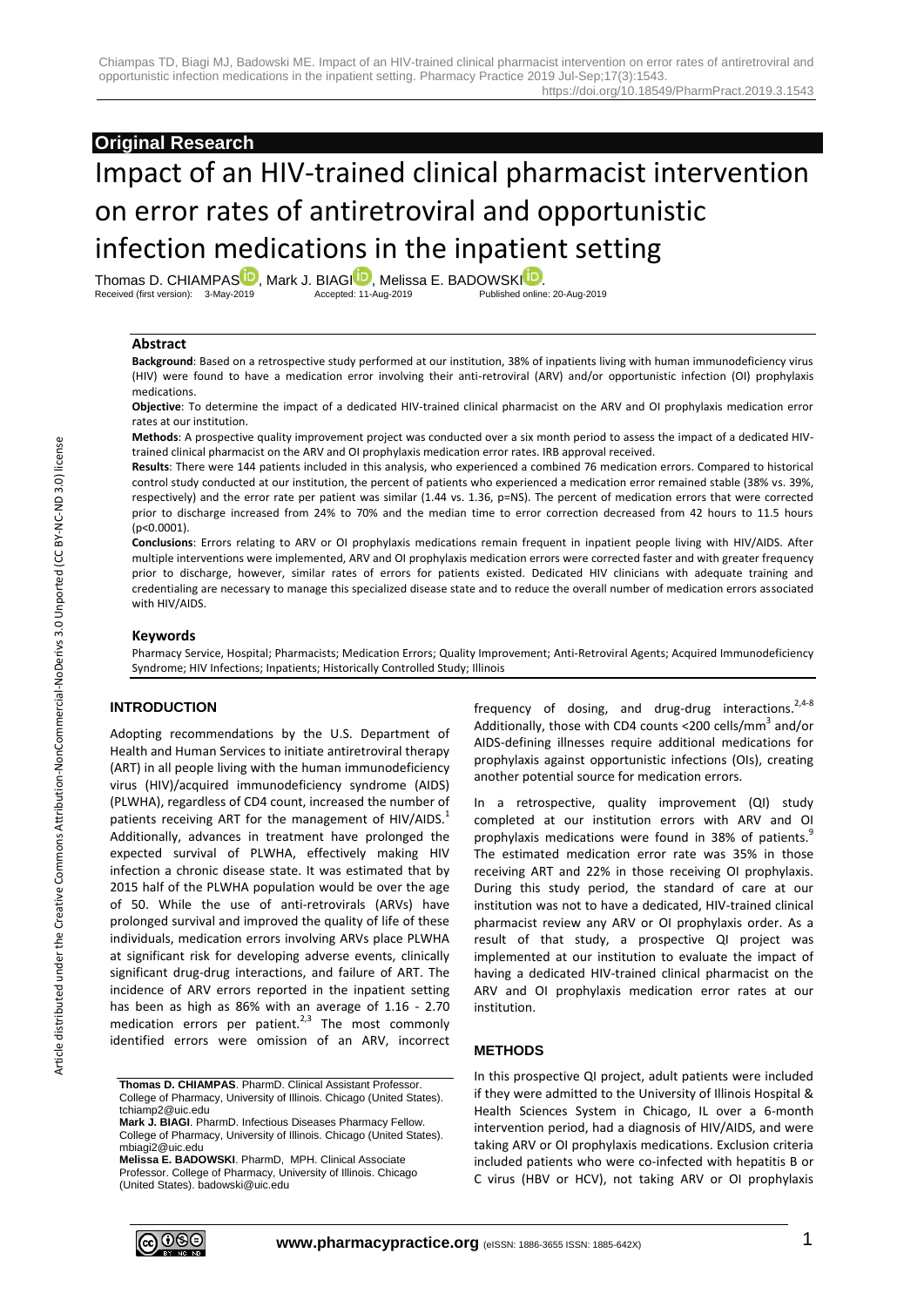| Table 1. Baseline demographics and exclusion criteria |                |              |  |
|-------------------------------------------------------|----------------|--------------|--|
|                                                       | Pre-Data       | Post-Data    |  |
| Gender (N)                                            |                |              |  |
| Male                                                  | 192            | 93           |  |
| Female                                                | 152            | 51           |  |
| Age (years [range])                                   | 46 [18-85]     | 50 [18-76]   |  |
| Race (N)                                              |                |              |  |
| <b>Black</b>                                          | 259            | 116          |  |
| Other                                                 | 40             | 12           |  |
| White                                                 | 30             | 11           |  |
| Hispanic                                              | 11             | 5            |  |
| Asian/Pacific Islander                                | $\overline{4}$ | 0            |  |
| Followed at Institution Clinic (N)                    |                |              |  |
| Yes                                                   | 226            | 7            |  |
| No                                                    | 118            |              |  |
| CD4 (cells/mm <sup>3</sup> )                          |                |              |  |
| Mean                                                  | 332            | 363          |  |
| Median                                                | 255            | 325          |  |
| (range)                                               | $(1-1,680)$    | $(2-1, 414)$ |  |
| patients >200                                         | 178            | 85           |  |
| patients <200                                         | 166            | 43           |  |
| HIV-RNA (copies/mL)                                   |                |              |  |
| Mean                                                  | 76,541         | 65,272       |  |
| Median                                                | 73             | 8,387        |  |
| (range undetectable)                                  | (4, 259, 831)  | (537, 171)   |  |
| Undetectable (<48 copies/mL)                          | 163            | 57           |  |
| HIV-related admission (N)                             |                |              |  |
| Yes                                                   | 36             | 21           |  |
| No                                                    | 308            | 123          |  |
| Length of stay (days)                                 |                |              |  |
| Median (range)                                        | $5(1-61)$      | $3(1-30)$    |  |
| <b>Total Excluded</b>                                 |                |              |  |
| HBV, HCV                                              | n/a            | 32           |  |
| Not a confirmed HIV diagnosis                         | 108            | 5            |  |
| Not taking ARV/OI meds                                | 9              | 4            |  |
| <18 yo                                                | 24             | 10           |  |
| Not admitted                                          | 218            | 4            |  |
| Pregnant                                              | n/a            | 6            |  |
| <b>HIV-Related Admissions</b>                         |                |              |  |
| Kaposi Sarcoma                                        | 4              | 1            |  |
| HIV-associated B-cell lymphoma                        | n/a            | 7            |  |
| AIDS-related failure to thrive                        | n/a            | 4            |  |
| Suspected cryptococcus                                | 3              | 1            |  |
| Suspected toxoplasmosis                               | 4              | 1            |  |
| Other                                                 | 21             | 7            |  |

medications, did not have a confirmed HIV diagnosis, were <18 years old, pregnant, or were not admitted to the hospital. An automated alert, created based on historical data, was generated upon admission of a PLWHA (based on ICD-10 coding) or if an inpatient order for ARV(s) was placed. The alert notified the investigators to review the patient's electronic medical record (EMR). All investigators were HIV-trained, whereas, staff and other clinical pharmacists were not HIV-trained. Specific HIV training included post-graduate residency year 2 education and training in HIV/infectious diseases (ID), ID fellowship training, and also those who have achieved certification as an American Academy of HIV Medicine Trained Pharmacist (AAHIVP). The investigators would evaluate if a medication error occurred and whether it was corrected by the clinical pharmacist, if present, on the admitting service within the first 24 hours of admission. In the event that no clinical pharmacist was present on the admitting service, the investigator would directly contact the medical team to make any recommendations regarding a HIV-related medication error. After 24 hours, the investigators would contact the clinical pharmacist or medical team managing the patient with any further recommendations.

Baseline demographic data collected included gender, age, race, most recent CD4 count and HIV-RNA viral load, renal and/or hepatic impairment (renal defined as estimated creatinine clearance <50 mL/min and hepatic defined as Child-Pugh Class C), and whether the patient was followed at an outpatient HIV clinic associated with our institution. Collected hospital admission data included whether the admission was HIV-related, admitting medical service, presence of a clinical pharmacist on the admitting service, presence of ID consult service, length of stay, and all ARV and OI prophylaxis medications ordered including dose, frequency, formulation, and formulary status.

All medication errors were documented and classified into one of the following categories: omitted order, missed dose(s), wrong medication, incorrect frequency, incorrect dose, renal adjustment not performed, duplicate order, drug-drug interaction, incorrect formulation, and known drug allergy. This classification and identification of errors was only done by the HIV-trained clinical pharmacist study investigators. At the time of the chart review, Micromedex 2.0® was available through the institution's intranet; therefore, this was used to check drug-drug interactions, which were documented if classified as 'major'.<sup>10</sup> All data was collected from the EMR system, recorded on a data collection form, and organized using REDCap.<sup>11</sup> Also collected was the type of medication error(s) and its associated specific ARV or OI, correction of the error prior to discharge, and how long it took to make the correction. The study received Institutional Review Board (IRB) approval.

For demographic data, the Chi-squared and Wilcoxon Mann-Whitney tests were utilized for categorical and continuous variables, respectively. Descriptive statistics were used to create tables of errors by medication. Statistical significance was set under a p-value of 0.05.

# **RESULTS**

During the 6 month enrollment, 203 patient alerts were sent to the investigators through the EMR system, of which 144 patients were included in the study. Most of the excluded patients were either co-infected with HBV or HCV (N=32), were <18 years old (N=10), or pregnant (N=6). Baseline characteristics (Table 1) included a mean age of 50.6 years, 65% male, and 80.6% African-American. A CD4 count was documented for 128 patients, with a mean of 363 cells/mm<sup>3</sup> (range 1-1,414 cells/mm<sup>3</sup>). Approximately 65% of these patients had a CD4 count >200 cells/mm<sup>3</sup>. A viral load was documented for 81.3% of patients (N=117), and was detectable (>20 copies/mL) in 51.3% of those patients (N=60). The average daily pill burden was 3.7 tablets (range 1-9). Other baseline information included 53.5% (N=77) of patients following at one of our institution's outpatient HIV clinics. Infectious disease was on consult for 43.1% (N=62) of patients, and a PharmD was on service for 69.4% (N=100) of patients. Compared to the historical data, there were little differences found between pre- and post-data, with the exception of mean CD4 332 cells/mm<sup>3</sup> in pre and 363 cells/mm<sup>3</sup> in post (p = 0.004).

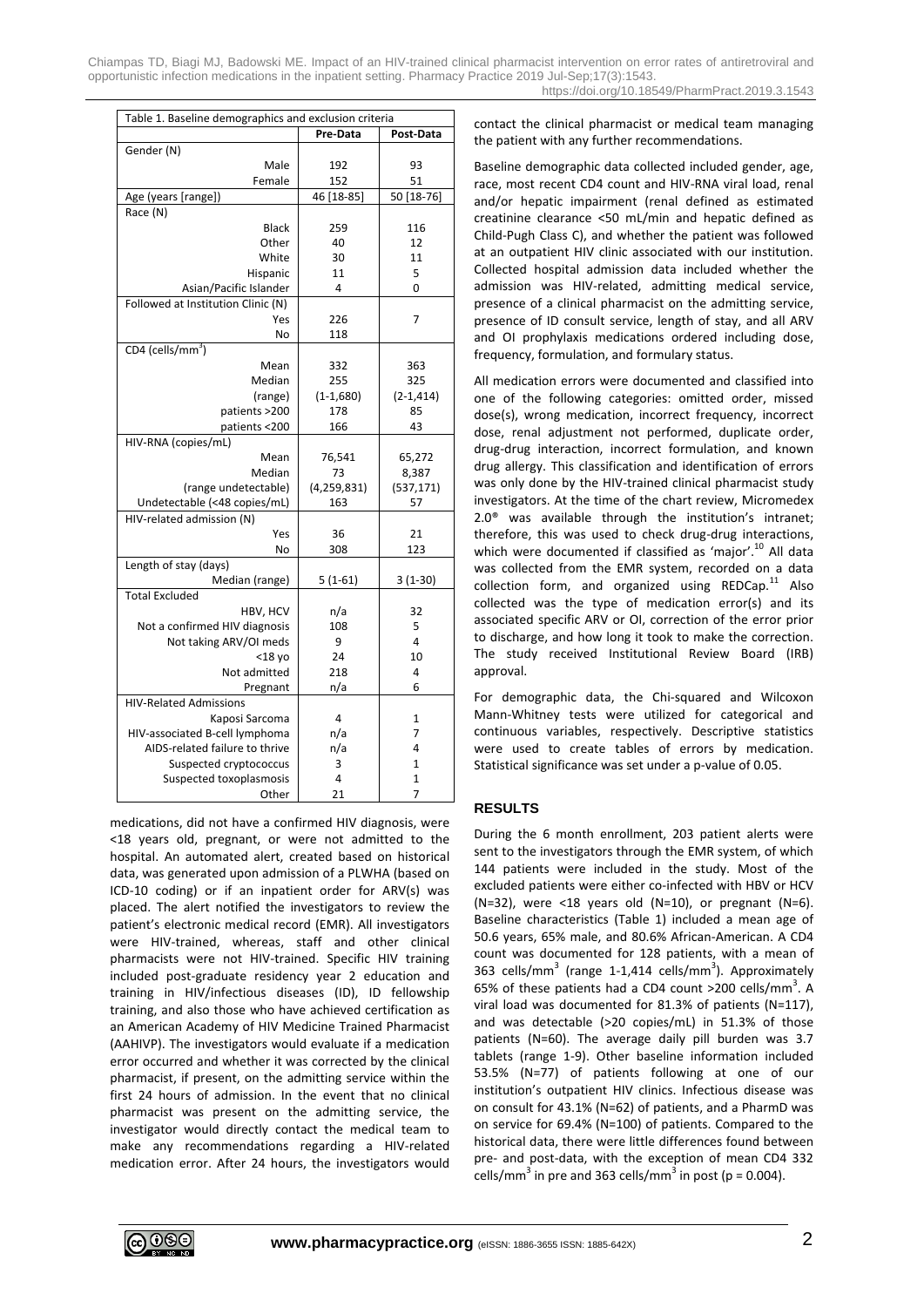Chiampas TD, Biagi MJ, Badowski ME. Impact of an HIV-trained clinical pharmacist intervention on error rates of antiretroviral and opportunistic infection medications in the inpatient setting. Pharmacy Practice 2019 Jul-Sep;17(3):1543. https://doi.org/10.18549/PharmPract.2019.3.1543

| Table 2. Medication errors per patient pre- and post-interventions |               |              |          |
|--------------------------------------------------------------------|---------------|--------------|----------|
|                                                                    | Pre           | Post         | p-value  |
| Total number of errors (N)                                         | 190           | 77           | 0.99     |
| ARV errors (N, %)                                                  | 151 (79%)     | 58 (75%)     |          |
| OI errors (N, %)                                                   | 32 (21%)      | 19 (25%)     |          |
| Total number of patients with an error (N, %)                      | 132/344 (38%) | 56/144 (39%) |          |
| ARV Error (N, %)                                                   | 113/320 (35%) | 47/144 (33%) | 0.99     |
| OI Error (N, %)                                                    | 37/166 (22%   | 17/57 (30%)  | 0.74     |
| Errors corrected (N, %)                                            | 45 (24%)      | 56 (73%)     |          |
| ARV errors corrected (N, %)                                        | 40 (26%)      | 42 (72%)     | 0.35     |
| OI errors corrected (N, %)                                         | 5(13%)        | 14 (74%)     | 0.69     |
| Median time to corrected error (hours)                             | 42            | 11.5         | < 0.0001 |
| ARV: anti-retroviral; OI: opportunistic infection                  |               |              |          |

There were 76 medication errors identified, of these 56 (73.7%) were ARV medications and 20 (26.3%) were OI prophylaxis medications (Table 2). A total of 56 (38.9%) patients had at least one medication error occur during their admission, and 53 (69.7%) of the errors were corrected prior to discharge. Compared to the historical data, the percent of medication errors that were corrected prior to discharge increased from 24% to 70% and the median time to error correction decreased from 42 hours to 11.5 hours (p<0.0001).

The most common reasons a medication error occurred were drug-drug interaction (17.9%), incorrect timing (16.1%), omitted order (14.3%), incorrect dose (14.3%), and missed dose (12.5%). The drugs involved in the drug-drug interactions with ARVs were famotidine (N=5), fluticasone (N=4), and lansoprazole (N=1). A total of 27 non-formulary ARV orders were placed for 25 patients. Of the 56 ARV medication errors that occurred, 6 involved a nonformulary ARV.

We found no stastically significant difference between the pre- and post- medication error rates of either ARV (p=0.99) or OI prophylaxis medications (p=0.74). Likewise, we found no statistically significant difference in the rates of corrected ARV (p=0.35) or OI prophylaxis medication (p=0.69) errors.

# **DISCUSSION**

PLWHA often present to the hospital on multiple medications, including ART and possibly OI prophylaxis medications depending on their CD4 count and past medical history. The combination of multiple medications, unfamiliarity with ARVs, and medications that may or may not be on the hospital formulary can create various avenues for the development of medication errors. This QI project demonstrated that the medication error rate for ARVs and OI prophylaxis medications has unfortunately not improved at our institution since the historical study was performed (38% vs. 39%, respectively), therefore indicating the need for a clinical pharmacist specialized in the area of HIV/AIDS. Medication errors predominantly occurred at the time of order entry by the admitting service. The most common medication errors were incorrect timing, omitted order, incorrect dose, missed dose, and drug-drug interactions. Incorrect timing had a high association with the most common ARV medications associated with an error, ritonavir and darunavir, because their administration was not timed together. Omitted orders mostly involved the omission of the third-most common ARV associated with an error, tenofovir disoproxil fumarate (TDF), or missing OI prophylaxis medications. In patients with endstage renal disease, weekly dosing of TDF was often ordered or administered incorrectly. With the newer tenofovir alafenamide fumarate (TAF) formulation being used more often, this may no longer be a significant concern. Although combinations agents including TAF are not approved for hemodialysis, with the exception of elvitegravir/cobicistat/emtricitabine/TAF, these agents may still be used given that TAF itself has been shown to be safe and effective and the other agents appear to be safe as well. Importantly, the rate of medication errors due to incorrect dosing decreased compared to the historical control study performed at our institution (47% vs. 26%). We hypothesize that the addition of single tablet regimens to our hospital formulary was most likely responsible for this decrease.

In the case of drug-drug interactions, the most commonly observed interactions included protease inhibitors and either famotidine or fluticasone. In one case, the fluticasone interaction resulted in symptoms consistent with Cushing's syndrome. It was also observed that after being removed from our hospital formulary, etravirine was still ordered with regularity. As a result, the recommendation was made to add etravirine back to the formulary. The use of non-formulary ARVs resulted in six errors during the course of the study.

Although many previous studies have evaluated the presence of ARV errors in the inpatient setting, fewer have addressed the potential impact that a HIV-trained clinical pharmacist can make on ARV-related error rates. Heelon *et al*. showed that having a clinical pharmacist review an HIV patient's medication profile upon admission decreased the duration of prescribing errors from 84 hours to 15.5 hours.<sup>12</sup> Daniels et al. found that by implementing targeted interventions such as a small drug reference card, alerts in the pharmacy order-entry system, adding default orders into the computerized physician order entry (CPOE) system, and adding combination ARVs to the formulary, they were able to decrease medication errors from 72% to  $15\%$ .<sup>13</sup> Liedtke, *et al*. involved a dedicated HIV-trained pharmacist and found a 73.9% reduction in errors.<sup>14</sup> Eginger *et al.* reported 54.7% of patients on ART and/or OI prophylaxis experienced at least 1 medication error at their institution. In that study, the primary investigator was a post-graduate year 2 pharmacy resident, but it appears all incorrect regimens were reviewed by an AAHIVE-certified practitioner. Furthermore, they reported 94.7% of ART errors and 89.9% of combined ART and OI prophylaxis errors were corrected by a HIV-trained pharmacist.<sup>1</sup>

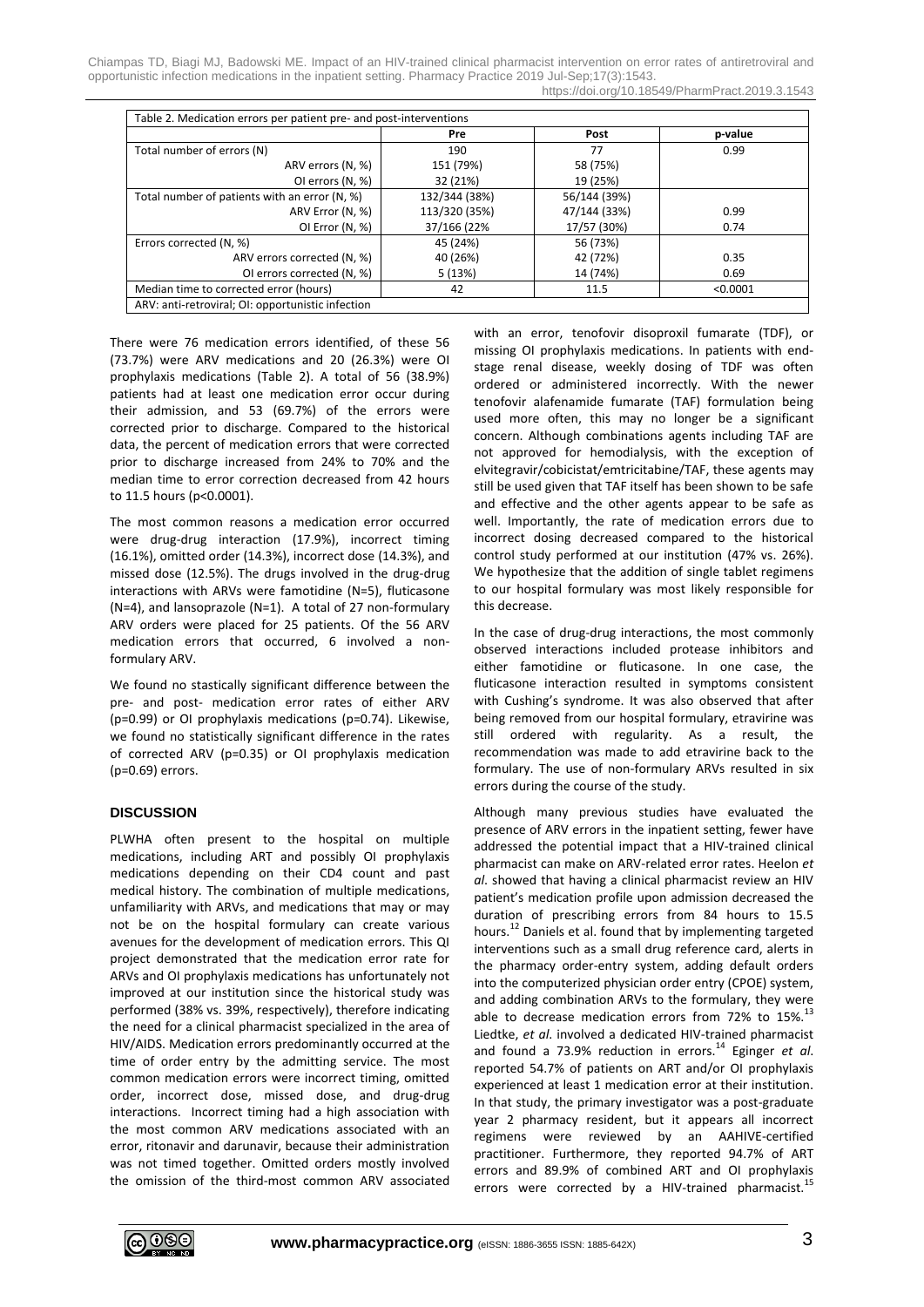Chiampas TD, Biagi MJ, Badowski ME. Impact of an HIV-trained clinical pharmacist intervention on error rates of antiretroviral and opportunistic infection medications in the inpatient setting. Pharmacy Practice 2019 Jul-Sep;17(3):1543. https://doi.org/10.18549/PharmPract.2019.3.1543

Additionally, Carcelero *et al*. expressed having a clinical HIV-trained pharmacist may reduce errors, which were found in 21.7% of patients with HIV at their institution.

While overall medication error rates remained stable at our institution, the proportion of errors corrected prior to discharge, and the median time to error correction, both drastically improved. This improvement can be contributed to having a designated HIV-trained clinical pharmacist reviewing all inpatients living with HIV/AIDS on a daily basis, who notified the responsible services with recommendations to resolve any medication errors. Similar positive intervention results have been seen in the literature.<sup>13-16</sup> Initially, the intention of the project was to empower the clinical pharmacists on service to better evaluate the PLWHA admitted to their service. However, the investigators found medication error rates slightly rose due to a potential-perceived expectation that the HIVtrained investigators reviewing the patients would recognize any errors and contact the service directly to address any issues. Future directions of this QI data is to demonstrate the need for a dedicated, HIV-trained clinical pharmacist who can monitor these patients to eliminate potential medication errors. Additionally, with HIV guidelines receiving updates frequently, staff education by an HIV-trained clinical pharmacist should be reviewed and provided just as often.

#### **Limitations**

Limitations to our study include different investigators performing the historical retrospective study analysis and this prospective QI project. This could potentially create bias and/or the potential to interpret the same error differently. The implementation of multiple types of interventions following the retrospective QI project (inservices for the clinical and staff pharmacists, in-service for the internal medicine residents, a clinical pharmacist checklist for HIV patients based on the most common errors found at our institution, formulary updates, and order sentence changes to the CPOE system) could potentially confound the impact of the HIV-trained investigators each intervention type on ARV and OI prophylaxis medication error rates. However, the similar incidence of error rates between the pre- and postimplementation QI projects suggests these additional interventions had minimal impact on ARV and OI prophylaxis medication error rates at our institution. In some cases, the EMR alerts were sent to the investigators before the patient made it to the floor, in which case the clinical pharmacist on the admitting service may not have had the opportunity to make interventions prior to the investigators.

## **CONCLUSIONS**

With the increased number of patients receiving ART and the growing number of ARVs and combinations on the market, this study helps demonstrate the importance and impact that a HIV-trained clinical pharmacist can have on the timeliness to resolution of medication errors in the inpatient setting. Although the accuracy of medication histories upon admission were not assessed, we believe placing an emphasis on obtaining accurate and complete medication histories at admission may play an important role to decrease ARV and OI medication errors in PLWHA. Additionally, continued and consistent staff pharmacist education may increase the likelihood that medication errors occurring during the ordering process would be identified and resolved prior to order verification. Based on our findings, we believe that a full-time HIV-trained clinical pharmacist should consistently provide review of admission, daily, and discharge medications to reduce errors in PLWHA which also may assist in improving effective transitions of care.

## **ACKNOWLEDGEMENTS**

Benjamin Hammer, PharmD.

## **CONFLICT OF INTEREST**

No personal connections that could be perceived to bias the work are to report for any authors.

## **FUNDING**

No financial support was received.

# **References**

- 1. Panel on Antiretroviral Guidelines for Adults and Adolescents. Guidelines for the use of antiretroviral agents in HIV-1 infected adults and adolescents. Department of Health and Human Services.1–332. Available at: <http://www.aidsinfo.nih.gov/ContentFiles/AdultandAdolescentGL.pdf> (accessed Jan 10, 2019).
- 2. Snyder AM, Klinker K, Orrick JJ, Janelle J, Winterstein AG. An in-depth analysis of medication errors in hospitalized patients with HIV. Ann Pharmacother. 2011;45(4):459-468[. https://doi.org/10.1345/aph.1P599](https://doi.org/10.1345/aph.1P599)
- 3. Pastakia SD, Corbett AH, Raasch RH, Napravnik S, Correll TA. Frequency of HIV-related medication errors and associated risk factors in hospitalized patients. Ann Pharmacother. 2008;42(4):491-497. <https://doi.org/10.1345/aph.1K547>
- 4. Mok S, Minson Q. Drug-related problems in hospitalized patients with HIV infection. Am J Health Syst Pharm. 2008;65(1):55-59.<https://doi.org/10.2146/ajhp070011>
- 5. Rao N, Patel V, Grigoriu A, Kaushik P, Brizuela M. Antiretroviral therapy prescribing in hospitalized HIV clinic patients. HIV Med. 2012;13(6):367-371.<https://doi.org/10.1111/j.1468-1293.2011.00977.x>
- 6. Purdy BD, Raymond AM, Lesar TS. Antiretroviral prescribing errors in hospitalized patients. Ann Pharmacother. 2000;34(7-8):833-838.<https://doi.org/10.1345/aph.19399>
- 7. Rastegar DA, Knight AM, Monolakis JS. Antiretroviral medication errors among hospitalized patients with HIV infection. Clin Infect Dis. 2006;43(7):933-938[. https://doi.org/10.1086/507538](https://doi.org/10.1086/507538)